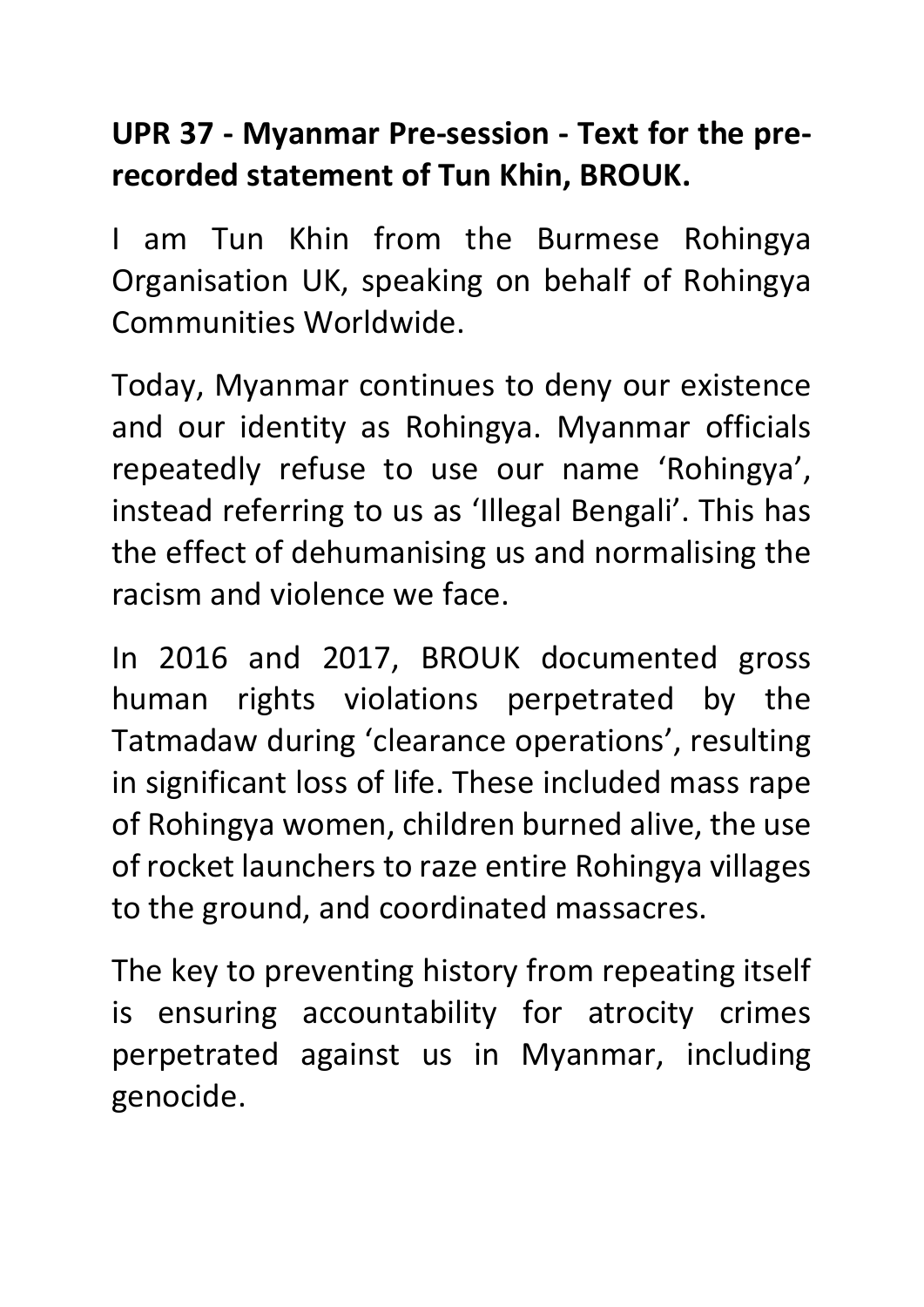The UN-mandated Fact-Finding Mission on Myanmar concluded that 'the factors allowing the inference of genocidal intent are present'. It called on the UN Security Council to either refer the situation to the International Criminal Court, or establish an international criminal tribunal.

Our Rohingya family members and friends remaining in their places of origin are surrounded by tight security and subjected to restrictions on freedom of movement. They are confined in an open-air prison. Others are trapped in overcrowded detention camps. Humanitarian access has been severely restricted by the State, resulting in chronic food shortages and lack of access to basic healthcare.

We therefore call on Member States to put forward the following recommendations to Myanmar at the upcoming UPR:

1.Protect and respect the right to identity for Rohingya in law, policy, and practice in accordance with its obligations under international human rights law.